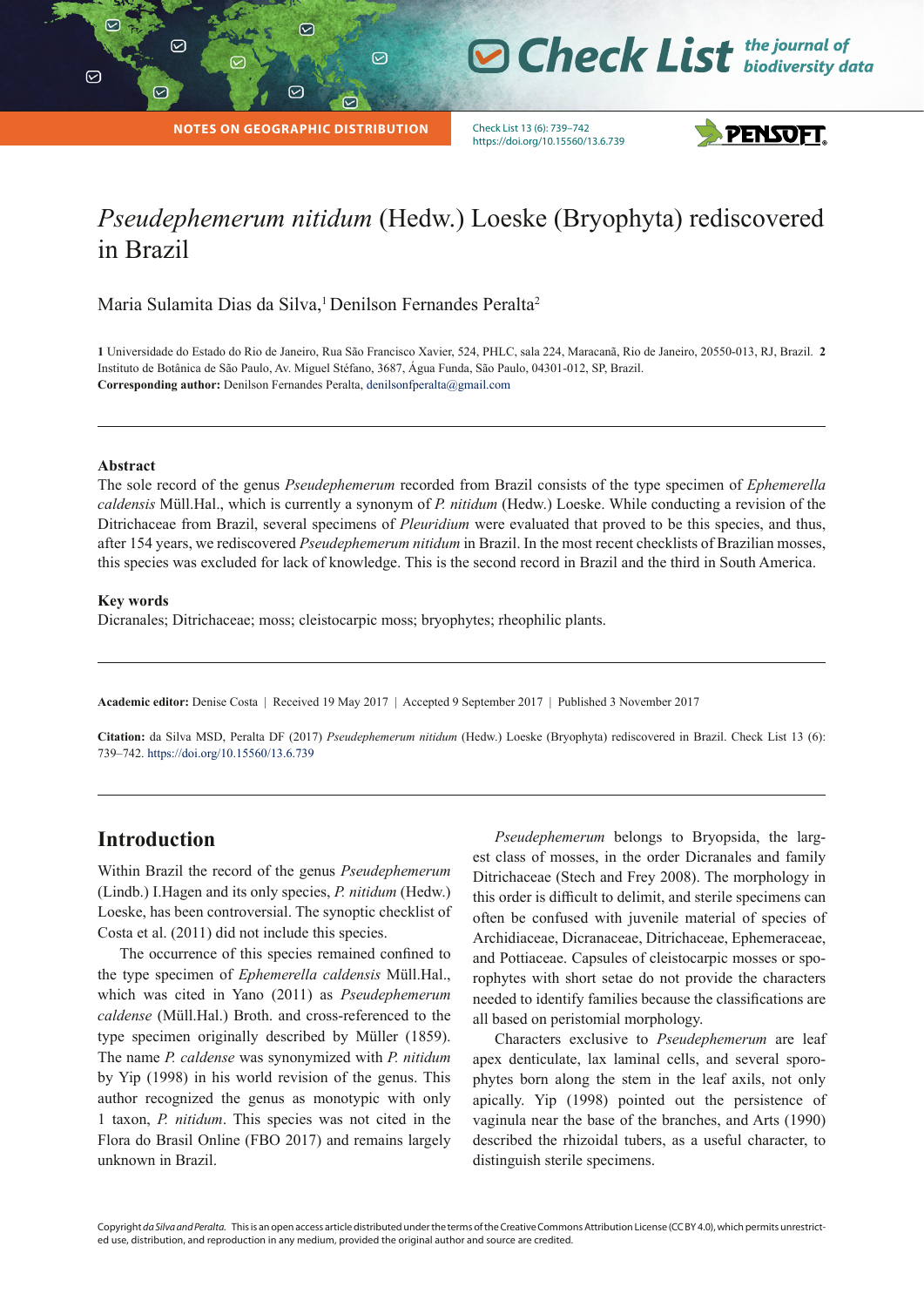*Pseudephemerum nitidum* was morphologically described in full by Yip (1998), who reported for it a wide geographical distribution, and several records can be found in the GBIF database (2017) and Hodgetts (2015). *Pseudephemerum nitidum* is widely distributed in Europe (Czech Republic, Denmark, Finland, France, Jersey, Guernsey [2 Crown dependencies of the Channel Islands], Germany, Ireland, Italy, Luxembourg, Portugal, Norway, Spain, Sweden, and the United Kingdom), Asia (Assam [northeastern India], Nepal, Sri Lanka, and Japan), Africa (Congo, Madagascar, Rwanda, Uganda, and Zaire), Australia (Tasmania), New Zealand), and North America (Canada, Mexico and the USA).

In Europe, this species was evaluated as a Least Concern species by Hodgetts (2015) based on its wide distribution growing on the edge of fields (Belland 1998). However, despite its wide range, Schofield (1976) and Smith (2004) emphasized the need for more studies because its life history is virtually unknown, and the protonematal, germination and development of the spore evoke a typical pattern, even though sporophytes are unremarkable and are produced all year long, as described for England (Smith 2004).

The geographical range of this species outside Europe is rare with sparse occurrences (GBIF 2017). In South America, it has only been recorded for Colombia and Brazil.

### Methods

During the revision of the Ditrichaceae species to Brazil, we evaluated several related genera, and 1 specimen determined to be *Pleuridium* turned out to be *Pseudephemerum nitidum*.

The identification of the specimen was based on the works of illustrations and description in Roth (1911), De Sloover (1976) and Iwatsuki (1980).

We include approximate coordinates for the type specimens of *P. caldensis* in the municipality of Caldas, Minas Gerais State (21°92' S, 046°38' W).

Therefore, based on this interesting rediscovery in Brazil after 154 years since the description of the *Ephemerella caldense* by Müller (1859), we provide herein a description, illustration, and conservation comments for this *P. nitidum* with the aim of stimulating new collections and determinations of herbaria specimens.

### Results

**Materials examined.** The specimen examined is a herbarium collection, gathered in Brazil, state of Paraná, municipality of Quitandinha, on 23 Jul 1980, 25°53′ S, 049°30′ W, 850 m alt., the collector was *Daniel M. Vital 9500*, this material is housed at the SP herbarium with the registration number 149344. One additional specimen of the species was examined from the Czech Republic at Bohemia, collected Nov 1885, *Schmidt s.n.* [hb Rosen-

stock no.18], this material is housed in the R herbaria with the registration number 80345.

#### *Pseudephemerum nitidum* (Hedw.) Loeske

#### Figures 1–19

- *Pseudephemerum nitidum* (Hedw.) Loeske, Stud. Morph. Laubm. 75. 1910. *non* Reimers 1933, *hom. illeg*. (see Ochyra 1995) ≡ *Ephemerum nitidum* (Hedw.) Hampe, Flora 20: 285. 1837 ≡ *Pleuridium nitidum* (Hedw.) Rabenh., Deutschl. Krypt.-Fl. 2 (3): 79. 1848 ≡ *Phascum nitidum* Hedw., Sp. Musc. Frond. 19. 1801. Type: Germany "*Lipsiae in silva Lindenthaliensi, et Chemnizii Saxoum*" (G hb. Hedw.), *non. vid*.
- = *Ephemerella caldensis* Müll.Hal., Bot. Zeitung (Berlin) 17: 197. 1859 ≡ *Astomum caldense* (Müll.Hal.) Lindb. *ex* Müll.Hal., Bot. Zeitung (Berlin) 17: 197. 1859, *nom. inval.* ≡ *Phascum caldense* (Müll. Hal.) Lindb., Öfvers. Förh. Kongl. Svenska Vetensk.-Akad. 20: 408. 1863 ≡ *Pleuridium caldense* (Müll.Hal.) Lindb., Öfvers. Förh. Kongl. Svenska Vetensk.-Akad. 21: 584. 1865 ≡ *Pseudephemerum caldense* (Müll.Hal.) Broth., Nat. Pflanzenfam. (ed. 2) 10: 177. 1924. Type: Brazil, Minas Gerais, prope oppidum Caldas in palude Ribeirão dos Bugres, 25.VII.1854, *Lindberg s.n.* (Isotype: L, RO), synonymy by Iwatsuki (1980) and Yip (2002).

Plants small,  $0.4-1.0(-2)$  mm long, stems flexuose, brown, with few innovations; rhizoids short, reddish to brown. Stem cross section with central strands; leaves 0.2–0.4 mm long, becoming larger in coma, erect, linearlanceolate to ovate-lanceolate at base; apex acuminate, denticulate, ending in three rhomboidal cells; basal and median margin entire, median cells linear-rectangular to fusiform, lax-walled, basal cells long-rectangular; costa subpercurrent. Leaf cross section with central stereids and lax epidermal cells without guide cells. Perichaetial leaves not differentiated. Sporophytes with short setae; cleistocarpic capsule 0.2–0.25 mm long, with large apiculus, mitrate calyptrae. Spores large, sharply ornamented.

### Discussion

*Pseudephemerum nitidum* has a worldwide distribution, but it has been recorded for Brazil in only 2 places, Minas Gerais (type specimen *Ephemerella caldensis*) and Paraná (the record herein reported), both in the Atlantic Forest Domain (Fig. 20).

The plants without sporophytes can be confused with *Archidium ohioense* Schimp. *ex* Müll.Hal., but no *Archidium* species has a central strand in the leaf or stem cross section like that of *Micromitrium tenerum* (Bruch & Schimp.) Crosby, but this species has no costa or vestigial calyptra.

A current conservation evaluation pointed to this species as threatened, but this is likely based on minimal sampling since this is a small plant with a rheophilic habitat along river banks that are temporarily sandy, but kept humid by constant percolation. Therefore, we believe that our description and illustration will encourage a renewed focus on small plants and that collectors will be encouraged to find new populations.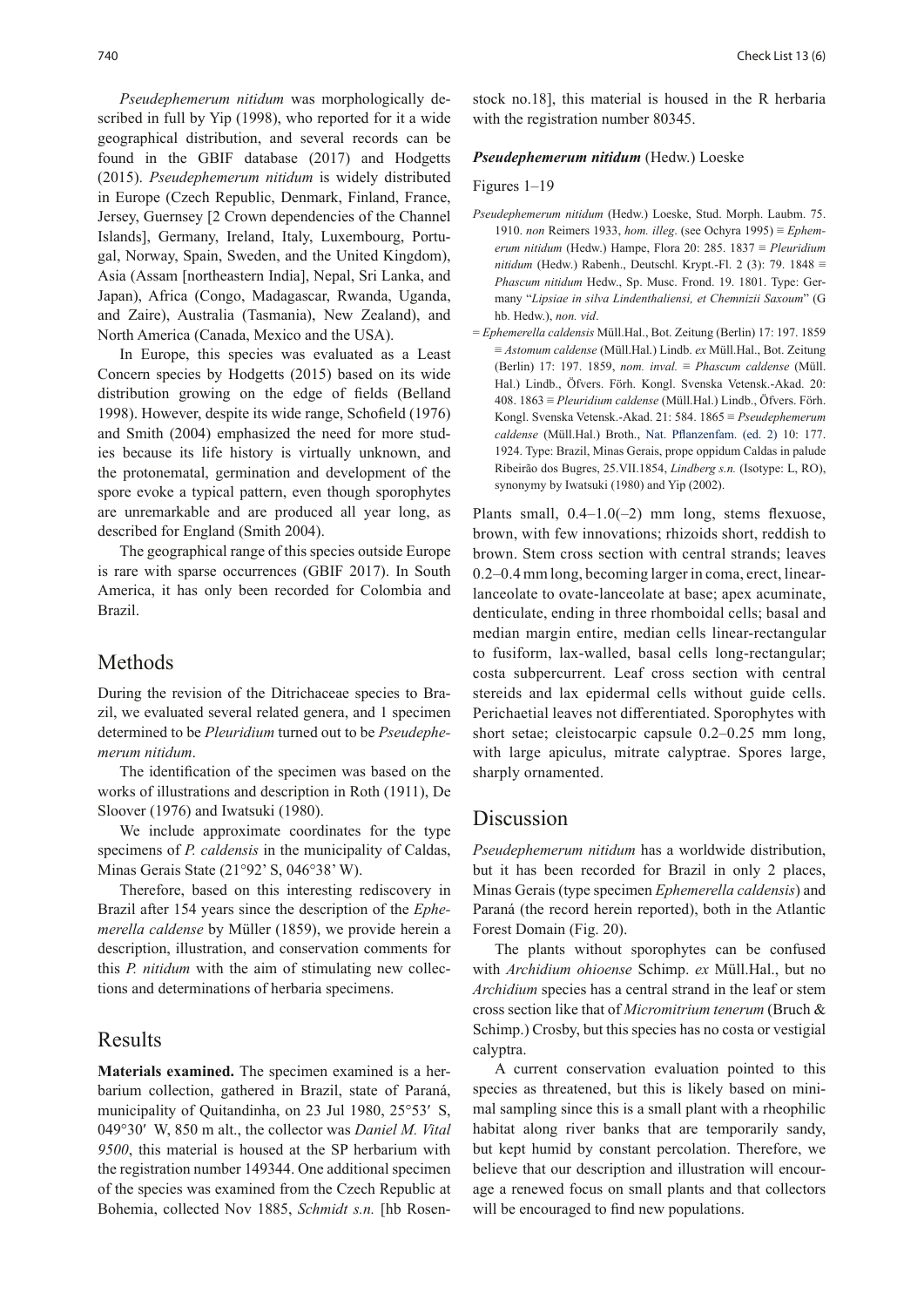

**Figures 1–19**. *Pseudephemerum nitidum* (Hedw.) Loeske. **1, 2.** Gametophytes with sporophytes. **3.** Capsule. **4.** Calyptra. **5.** Exothecial cells of capsule. **6.** Stomata at capsule base. **7, 8.** Spores. **9–13.** Leaves. **14, 15.** apical cells of the leaf. **16.** Basal cells of the leaf. **17, 18.** Leaf cross section. **19.** Stem cross section.